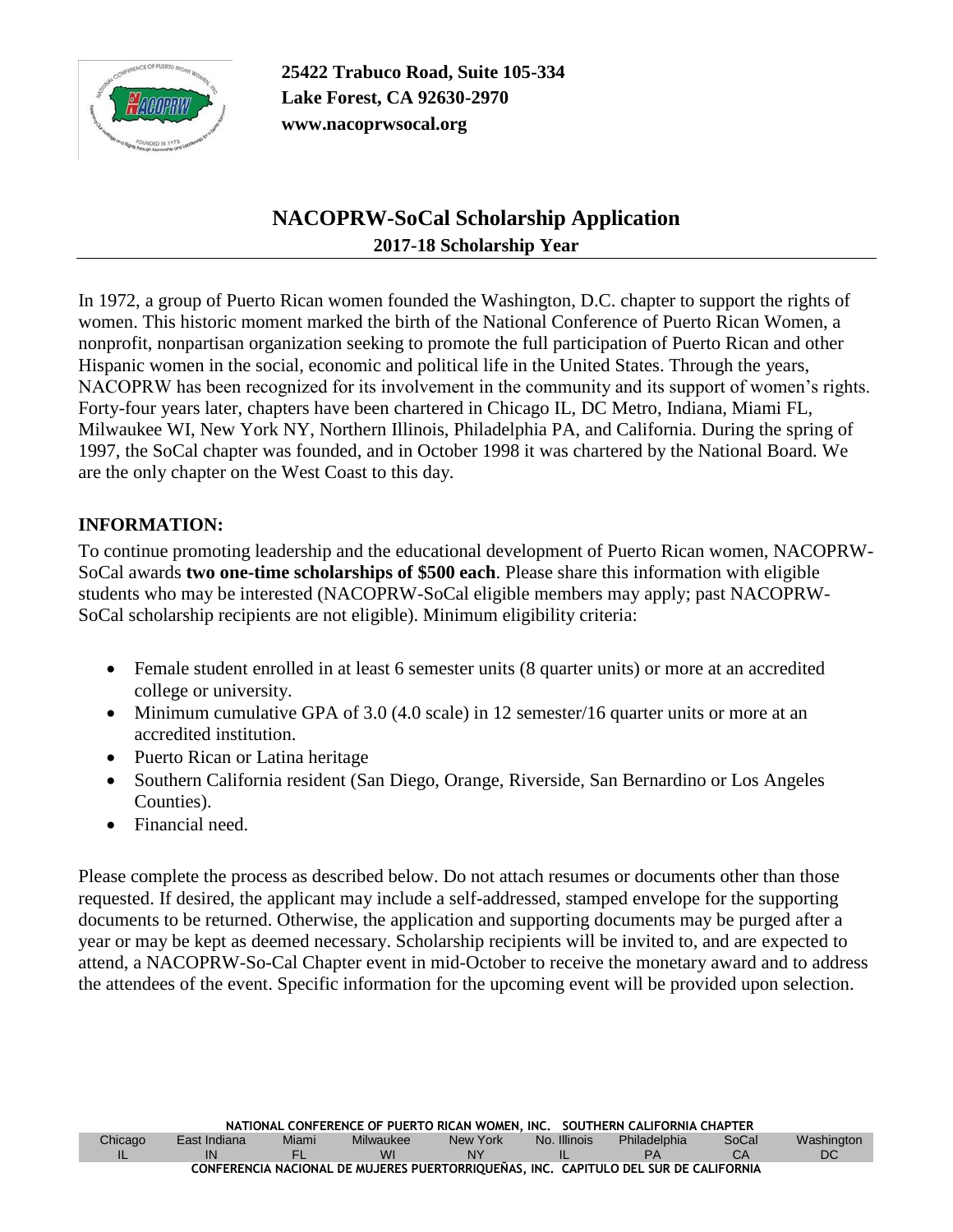

**25422 Trabuco Road, Suite 105-334 Lake Forest, CA 92630-2970 www.nacoprwsocal.org**

## **NACOPRW-SoCal Scholarship Application 2017-18 Scholarship Year**

#### **INSTRUCTIONS:**

Please write legibly in black pen or type and fill out the application completely. Please leave blank items that do not apply. Sign and date the application. Keep a copy for your own records, if desired. **All application materials must be postmarked by Friday September 22, 2017.** Please mail the application packet to the attention of the Scholarship Committee, NACOPRWSo-Cal, 25422 Trabuco Road, Suite 105-334, Lake Forest, CA 92630-2790. You can also submit the application (formatted as PDF files) via email to menubia@gmail.com. Incomplete or late application packets will not be considered.

Please include the following supporting documentation for review and selection as determined by NACOPRW-SoCal:

❑ Proof of Spring 2017 or Fall 2017 enrollment (at least 6 semester/8 quarter units) at an accredited institution of higher education.

❑ Recent transcript (in a sealed envelope) showing a minimum 3.0 cumulative GPA in 12 semester/16 quarter units or more at an accredited educational institution. Unofficial transcripts will be accepted if they included the following information:

- Applicant Name
- $\Box$  Name of educational institution
- $\Box$  GPA
- □ Year in school
- $\Box$  Enrollment status [Official transcripts will be requested from the finalist to confirm information.]

❑ Community service or unpaid internship rendered in 2015-2016 will be considered for selection. Please provide verification on letterhead paper of all service including the name of the organization, type of involvement, dates of service, number of hours, name/title of person signing the letter, etc.

- $\Box$  1-10 hours
- $\Box$  11-20 hours
- $\Box$  21-30 hours
- $\Box$  31-40 hours
- $\Box$  Over 40 hours

❑ Proof of financial need (self-reported, no documentation required):

- $\Box$  \$0-\$25,000
- $\Box$  \$26,000-\$50,000
- $\Box$  \$51,000-75,000
- $\Box$  \$76,000-100,000
- $\Box$  Over 100,000